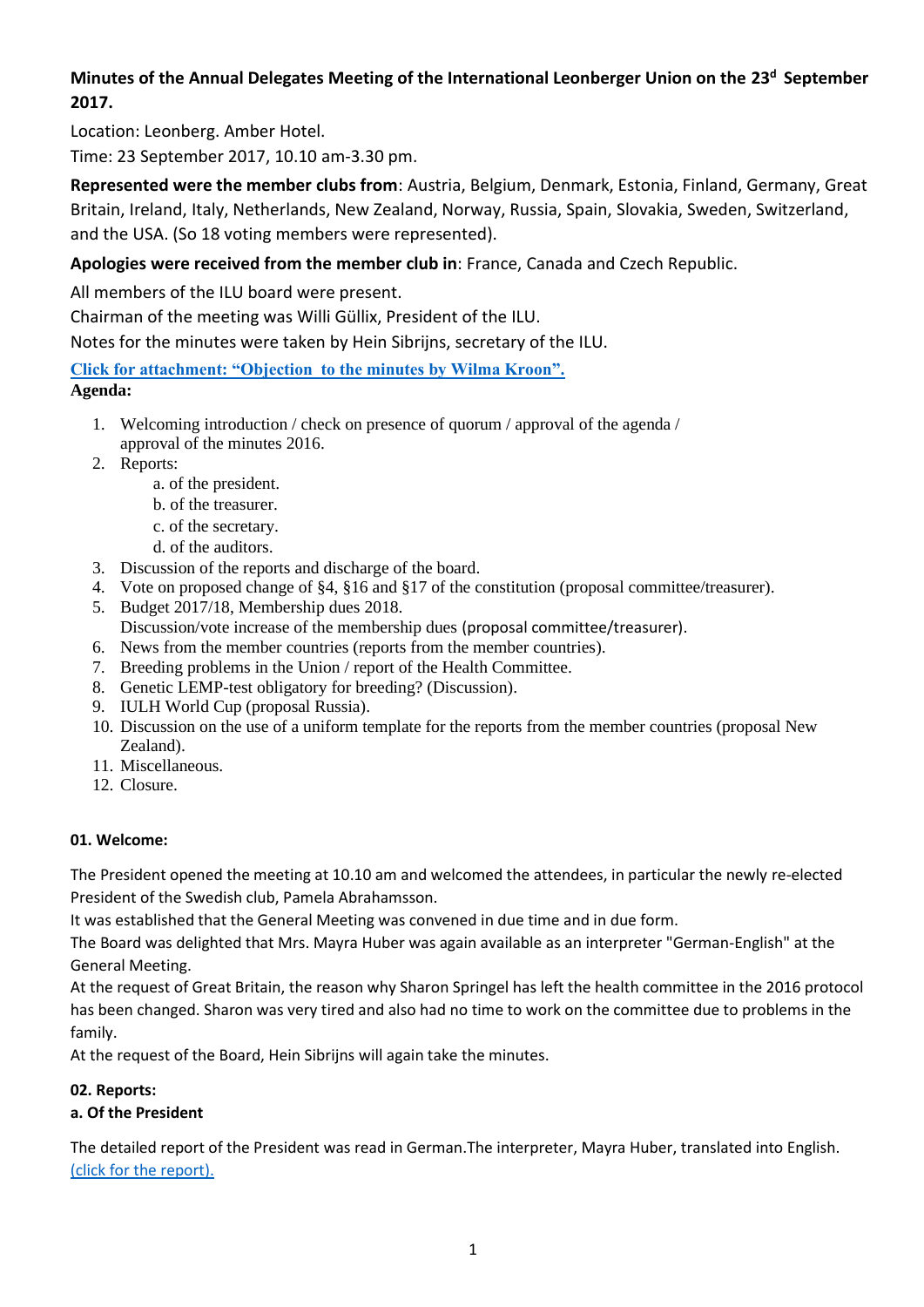#### **b. Of the treasurer**

Financial reports and budget were sent to the delegates by email on 12.09. The Treasurer, Thomas Walker, explained the financial reports. Two financial reports had been prepared, one according to the current Articles of the constitution for the period 01.01.2016 - 31.12.2016 and one according to the proposed new Articles for the period 01.09.2016 - 31.08.2017. All member clubs have paid their contributions. [Click for the reports.](http://www.leonbergerunion.com/reports2015/reports2017.htm)

#### **c. Of the secretary**

Hein Sibrijns thanked the members of the management board for the good cooperation.

The website was visited as always very well.

700 LEMP evaluations have already been received.

#### **d. Of the auditors**

Niels Steinmetz (NL) and Chris Aelbrecht (BE) have completed the audit of the past year's accounts, as well as the bookings for the current year 2017.

The audit revealed a correspondence between the receipts and the clean and properly managed bookkeeping, which Thomas Walker, the treasurer, was very warmly thanked for.

#### **3. Discussion of the reports and discharge of the board**

The delegate of Denmark asked whether the Union could be registered as an e.V. Because no proposal had been made, this will be discussed under the agenda point Miscellaneous. Michaela Wolf requested the discharge of the board. The board was unanimously discharged.

The Dutch club's president, Niels Steinmetz, handed over to the founders of the Dutch club, Metha Stramer and Hein Sibrijns, a medal of honor, received from the Dutch Kennel Club on the occasion of the 50th anniversary of the club.

#### **4. Vote on proposed change of §4, §16 and §17 of the constitution.**

The draft, written by Thomas Walker, was sent to the delegates by email on 10.08. Thomas explained that the membership fees can now also be paid by Paypal.

The presented amendments were unanimously adopted without further discussion. [Click for the revised constitution.](http://www.leonbergerunion.com/constitution.htm)

#### **5. Budget for 2017/18, membership fees for 2018**

The draft budget and a proposal to increase the membership fees was send to the delegates on 12.09. by e-mail. [Click for the budget.](http://www.leonbergerunion.com/reports2015/2017_18_Budget_NEW.pdf)

The delegate from Ireland noted that by increasing the base amount from 50 to 75 euros the smaller clubs are more affected, he proposed instead to increase the contribution per club member from 0.20 to 0.30 cents.

Niels Steinmetz noted that one could save the cost of the joint Lunch. Daniela Lutz said that one should only have to pay the meal of the board. According to the opinion of Louise Baldwin you could offer sandwiches instead of a warm lunch. A joint lunch, however, is part of the friendly exchange between the member clubs. The board will discuss with the Amber Hotel, whether the price of the lunch buffet can be lowered.

Tarmo Room would like to know for what the money is spent. The delegates must answer to their members. An amount for IT / Homepage was included in the budget. The homepage is not paid by the Union. Hein Sibrijns repeated his statement of the previous year; Domain and web hosting has been paid by him since the year 2000 and he will specify in his will that the domain is left to the Union.

Because last year's meeting had a problem with the fact that the Union's banking account was a sub account of the Austrian club, the treasurer has opened a bank account at Volksbank Leonberg.

#### (**Account No. DE14603903000379182009, BIC GENODES1LEO in the name of the IULH**).

With Volksbanken it is possible to have account of an association that hasn't legal capacity. The members of the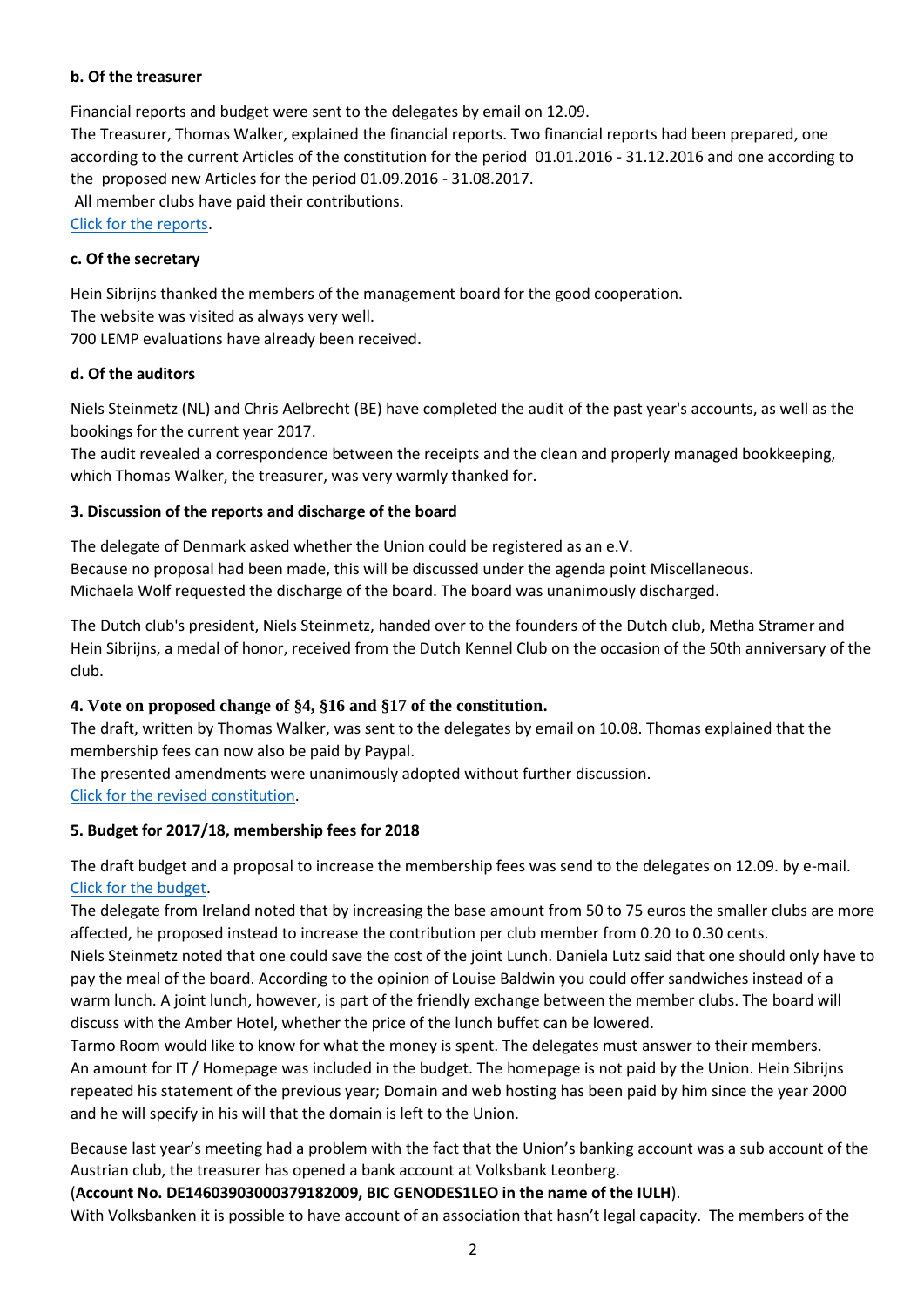Board who have signed the contract personally accept the liability.

So the opening of the bank account, does not infer that the Union is a body with legal capacity that can own a database, or can be liable for it.

In addition to the costs for the meeting, we must provide financial resources for our regular judging seminar. The next judges seminar will be planned for November 2018. The cost for this is approximately 3,000 - 3,500 € The credit balance of the account is about 7,000 euros.

In 6 or 7 years, a judges' meeting is to be held again. Furthermore, on the occasion of the jubilees of our member clubs, the prices of the Union for BOB and the best veteran are to be made available. The Board is obliged to ensure a balanced financial budget. Revenue needs to cover expenses; a small surplus would be desirable.

The proposal to increase the contribution was changed to a basic amount of 60 euros, plus 0.30 per club member of the member clubs.

Daniela Lutz noted that there were rich and poor clubs.

The proposal was put to the vote: 9 voted for, 4 voted against, 5 abstained.

The proposed increase was therefore accepted.

## **6. Reports from the member countries**.

All had submitted a written report. The reports were send to the delegates by email on 16/09., 18/09. and 20/09. [Click for the reports.](http://www.leonbergerunion.com/reports2015/reports2017.htm)

There were no requests to speak.

## **7. Breeding problems in the Union / Report of the Health Committee.**

The report of the Health Committee was send by email to the delegates on 18/09. [Click for the report.](http://www.leonbergerunion.com/reports2015/Report%20Health%20committee%202017.pdf)

Per Andersen had first a question: What is the general health status of our breed?

Is it in general healthy, unhealthy or in between?

The general opinion is that the Leonberger breed is healthy, and certainly healthier than comparable races. Health is an extremely important factor, but it is not the only one that needs to be considered in the breeding. Daniela Lutz said that you must collect information, e.g. the percentage of natural matings, genetic diversity, etc. Per Andersen said that one must in the first place use common sense in breeding.

When it comes to the question of whether our breed has serious health problems, the answer is no.

Wilma Kroon thought that Vetsuisse Bern could be contacted because it sent a health questionnaire a few months ago. It is certain that the Vetsuisse in Bern will not share the findings of the completed questionnaire replies with the Union.

The health committee has so far failed to contact the persons responsible for the breeding in the member clubs in order to inventorize which health problems are known in the countries. Natalia Romanova said that an inventory of health problems and their consequences for the breed is important. The union itself should draw up a questionnaire and send it to the member clubs. The task of the health committee is to inventorize. The results will then be discussed in the meeting. The Union can then make recommendations.

The Health Committee is not an independent institution of the Union. The committee was created at the request of the board, the committee members are not elected, but appointed by the board.

The task was clearly defined at the time; Health problems in the member countries are to be bundled and evaluated. For example; the frequency of stillbirths, strikingly many C-sections, bitches staying empty and much more.

It should be noted that in the last few years, the Committee has been concerned almost exclusively with LPN / LEMP, the video and contact with the universities.

The video, the loss of the genetic diversity because of the use of too few different studs was certainly good, but it can only be hoped that the breeders will adhere to these findings. It has been repeatedly made clear that the health committee should inventorize existing health problems in the member countries.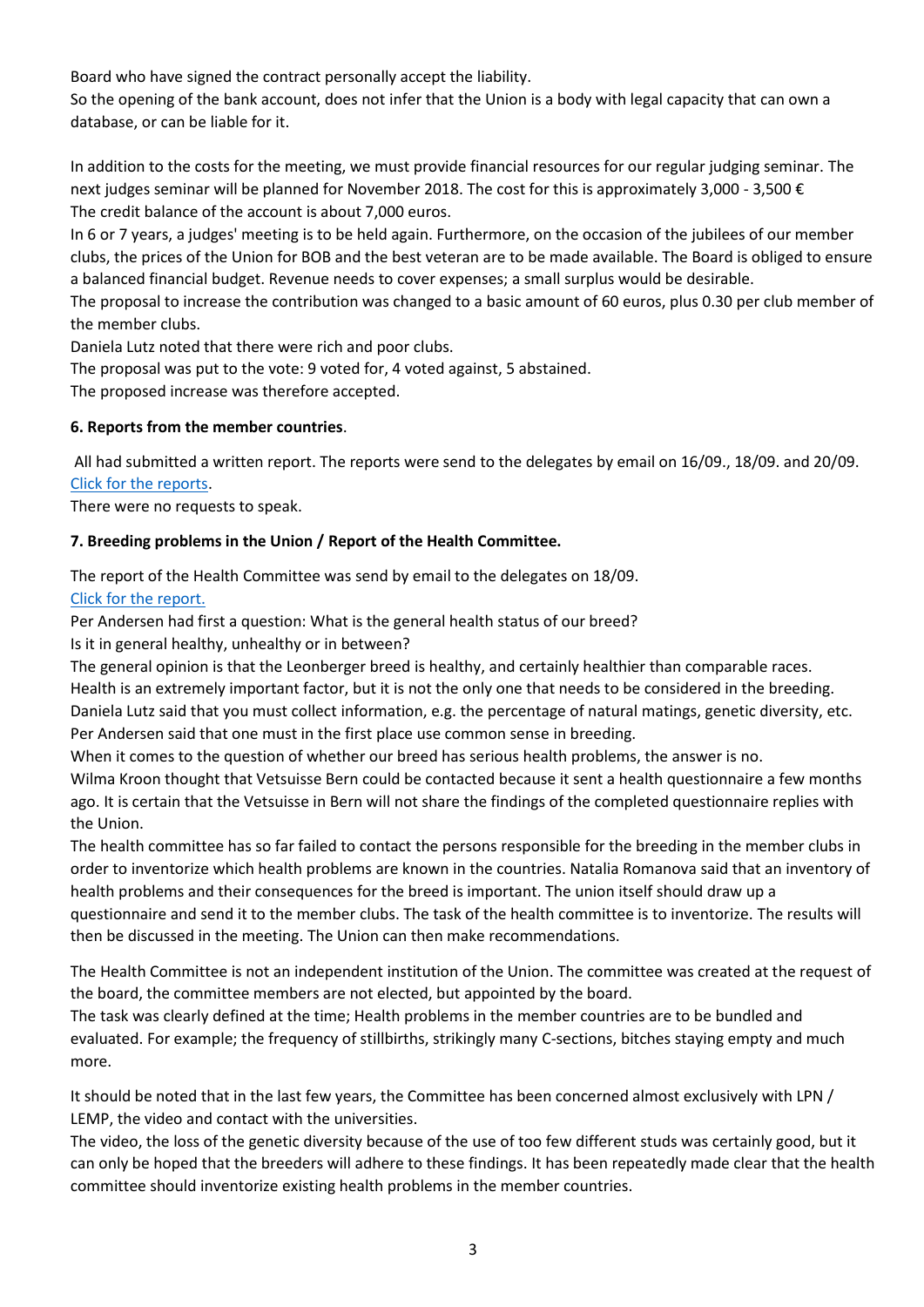The clubs have the information, the committee can put them together, then it can be discussed the meeting. The committee will create a form to retrieve the informations, the board will review the form and complete it if necessary.

It has been said repeatedly that LPN and LEMP are not the only problems a dog can have, but that is not a reason not to test. Even if a club does not prescribe or cannot require testing, the breeder is generally liable in court with all costs incurred by sick offspring from untested parents. Therefore, it is already in the breeder's own interest to test their dogs. Based on animal welfare laws, the statutes of the members' clubs, breeding regulations as well as those of the FCI as well as ethical and moral principles, we stand together in the duty to prevent hereditary diseases and to breed only with healthy dogs. Willi Güllix once again referred to the loss of the genetic diversity: one should not use the same sire too often, it is clear that a champion is not automatically also a good sire. Excellent x Excellent, will not automatically give excellent offspring. If the potential of the available sires was fully used, that would be a real step in the right direction.

Restriction of the number of stud acts would also have a, if small, possible influence on the genetic diversity. The DCLH has such a limitation, the first step is not more than 7 litters per sire per year in the DCLH. In Holland the stud is limited to 6 litter for life and in Finland the stud is limited to about 50 puppies. The other clubs were encouraged to follow these examples, step by step, to introduce stud restrictions. On the Union's website, a page "Approved stud dogs" is available. On this page there are links to the stud lists of the member clubs, as far as the clubs have a list. These lists are to be regarded as a service for the breeders.

One came back again on LPN / LEMP and possible other genetic tests. Although some clubs do not want to have more tests, it is to be expected that further genetic tests will be developed in the future. There will be no LPN3 test for the time being. Inheritance is not clear, it is likely that several genes are involved.

If the parentage was genetically confirmed by DNA detection, testing the offspring from matings of two N / N parent animals is not necessary. For the development of genetic tests, blood samples can be send to Bern which are stored there free of charge.

Michaela Wolf said that Austria is building its own blood bank; when the blood is stored in Bern, one does not have control over its use. In Austria, the club has all in its own hand.

Michaela thanked the union for the prizes for the 40th birthday of the club. Austria was always strongly connected with the Union. Our Leonberger Union is unique, we have a harmonious union, which is different in other breeds. We like to keep that harmony.

Wilma Kroon said that Kristin Bloink had left the health committee, she would like to have suggestions for a replacement.

She also would like to have suggestions for the replacement of Jane Wall, who does not longer participate in the exchange of emails in the health committee. Clubs may propose persons to the health committee, the board will then make the choice.

#### **8. LEMP genetic test obligatory for breeding?**

The Board recommends the member clubs to make the LEMP genetic test a prerequisite for breeding in the interest of the breed.

The genetic test is already compulsory in Germany, as well as in the Netherlands and will be required in Austria from 15.12.2017.

It was confirmed that carriers (in combination with a free dog) can be used for breeding. Per Andersen was not happy about a public presentation in Bern on the diseases of the Leonbergs, where Leonberger dogs were present. A university, however, has the freedom to present its research.

The President is of the opinion; Members of every executive committee should be held back with statements in social media such as Facebook and so on, or better not participate at all.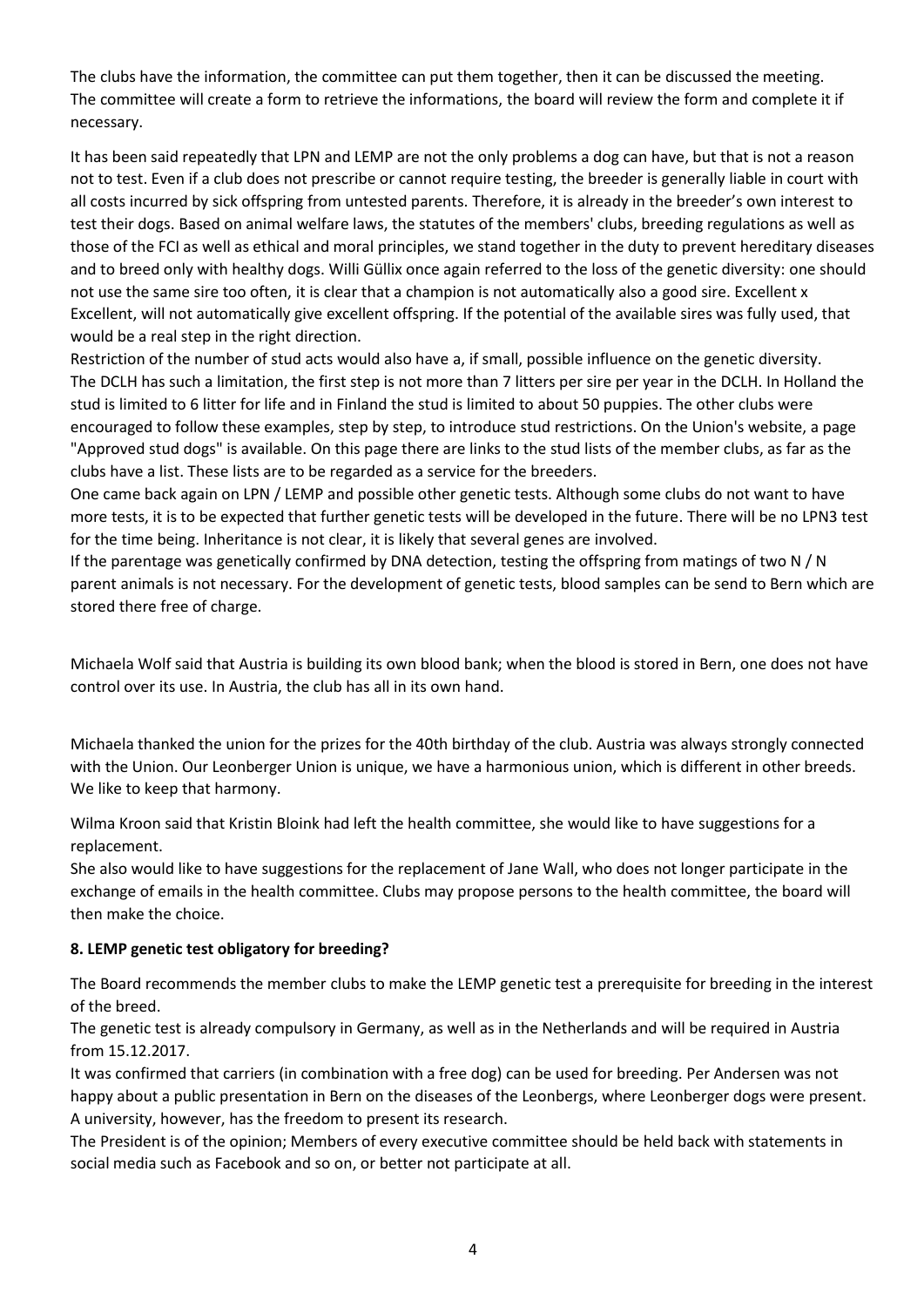#### **9. IULH World Cup**.

The Russian proposal is a good idea. It is good, not to talk only about problems, but also about something positive for the Union. In its last meeting, the board discussed the proposal, if the Assembly also supports the project, we will do it.

We think of the titles BOB, BOS, Best Junior, Best Veteran. The assembly was in favor of this. A committee consisting of Natalia Romanova, Tone Mosby, Ginny Bartholomay, Alessandro Rufini and Willi Güllix was created to elaborate the framework conditions. They will elaborate the regulations. There are already a few ideas. A country that wants to organize the World Cup as part of a WDS or a celebration can send an application to the board. The member country wishing to host the World Cup must adhere to the guidelines still to be drawn up, the host member club will bear the costs but will also cash the revenue.

Natalia will make a draft that must be approved by the board, then the member clubs will be asked , who wants to organize the World Cup.

## **10. Discussion on the use of a uniform template for the reports from the member countries.**

The disadvantage of a uniform scheme is that the individual reporting is lost. However, when Rosemarie Lyon submitted the proposal she wanted only a common structure for the main statistical points attached to the report. She will draft a draft for the next meeting.

#### 11. **Miscellaneous.**

The treasurer has opened an account on behalf of the ILU at Volksbank Leonberg. The contract states that the association is an "association without legal capacity". The opening of an account does not create legal capacity. The President asked whether the Union could be registered as an e.V.

It was made clear that a friend of his son-in-law, who is a lawyer, has dealt with our statutes. In order to be able to be accepted, the statutes have to be changed. Considerably. A great deal of freedom of action for the Union would be lost. The President states that it would no longer be possible, after the discussion of a proposal, to put it to the vote in a modified or supplemented form. It should be put as a new proposal on the agenda of the next meeting. For example, we could not have put the candidacy of Per to vote. Today's amendment of the proposal for an increase of the membership fees would also not have been possible.

Furthermore, an e.V. would have to pay taxes according to the profit and loss statement. For the annual tax declaration, a tax consultant would also have to be paid. The Union does not fulfill the conditions of an e.V., and surely not those for a tax-exempt non-profit association.

In 2003, it was also not possible to register the union at the court of Leonberg as e.V.

The reasons were largely the same.

Rob Lyon said that if the Union now has its own bank account, it could also own the database as desired by the Health Committee.

The possibility of having a bank account is not to be confused with ownership of for example database. If the Union owns a database, the Union is liable for its content and possible errors. The members of the Union are clubs, not private individuals. There are private databases, why does the Union need its own database that involves maintenance and costs.

To ensure that the data from Wilma's database is not lost during an accident, Hein Sibrijns receives regularly a copy.

Michaela Wolf also noted, that resolutions of an e.V. are not non-binding recommendations, but an obligation for all members.

Daniela Lutz said she had read an article, which claims that LPN causes the infested dog possibly pain.

She also reported that people wrote on Facebook that they would not be exhibiting their dog anymore, since there are now too many over groomed dogs in the ring.

We will talk about grooming in the coming judges seminar. An anatomically excellent dog remains an excellent dog, even if it is over groomed. From a duck you cannot make a swan. Although a Leonberger must not be over groomed, he should be presented neat and tidy.

Tarmo Room asked when the next judges seminar will take place.

It will probably be in November 2018, we will inform the clubs in time.